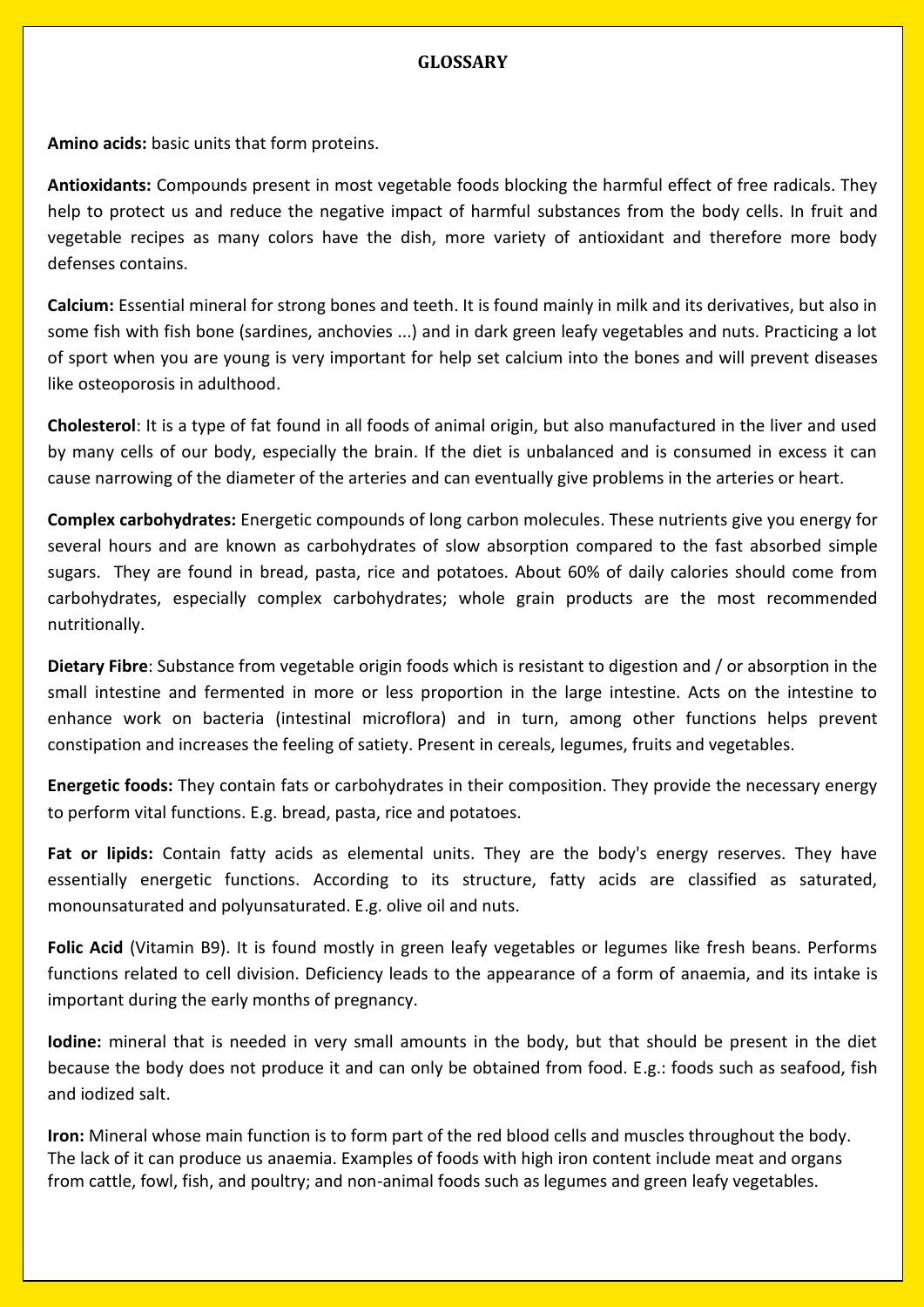**Lycopene**: Powerful antioxidant responsible for the characteristic red color of tomatoes, watermelon, and in lesser amounts in other fruits and vegetables.

**Macronutrients**: High concentrations of substances necessary for the proper functioning of the organism. They are carbohydrates, lipids and proteins.

**Micronutrients**: substances which, although the body needs in very small amount but must be consumed daily for the proper functioning of the body, and for the proper growth and development of the organism. Among them there are 13 vitamins and 16 minerals.

**Minerals**: Essential micronutrient for the body of inorganic origin. Regulatory tasks and non-energetic micronutrient. E.g. calcium and phosphorus.

**Mixed Foods:** Foods containing, predominantly, two or more macronutrients (carbohydrates, lipids and proteins), and have more than one of the following functions in the body: energetic, plastic and regulatory. E.g. legumes and nuts.

**Monounsaturated Fat**: lipid compounds having a double bond in its chemical structure, namely unsaturated and liquid at room temperature. The best known is oleic acid, found in olive oil. It's the added fat of choice as it helps to have a good ratio of HDL ("good" cholesterol) and LDL ("bad" cholesterol). It plays a protective role of the heart and arteries.

**Omega-3 Fatty Acid:** A type of fat that benefits the functioning of the arteries and heart. It is an essential fatty acid for the organism, the human body cannot produce, and must be ingested through foods. A good source is oily fish.

**Organoleptic Characteristics:** set of characteristics that influence senses such as sight, smell or taste. Include color, flavour, odour and texture of the food and / or dish.

**Peptide:** protein molecular structure formed by the union of two or more amino acids.

**Phenolic compunds**: Chemical compounds that are widely distributed in plants. They are divided into three groups: flavonoids, phenolic acids and polyphenols. They act as antioxidants and may have preventive properties against some chronic diseases.

**Phytochemicals:** heterogeneous group of bioactive substances in food; are of vegetable origin, such as flavonoids and carotenoids. These compounds act as antioxidants, enzyme modulators, immune system stimulators and hormone metabolism modulators.

**Plastic or reconstructive function:** Is the structural function, forming and renewing body tissues. Function performed mainly by proteins.

**Polyunsaturated Fat**: lipid compound which contains two or more double bonds in its chemical structure, highly unsaturated, liquid at room temperature. Some sources are oily fish, nuts and most vegetable seed oils (sunflower, soybean, corn). Omega-6 polyunsaturated fat is the fat from sunflower oil, and omega-3 from fish.

**Potassium:** Essential mineral that is contained mainly in vegetable foods and is involved in the proper functioning of all body cells. E.g. found in legumes, vegetables and fruits.

**Prebiotic:** Food that contains nutrients that stimulate the growth and activity of beneficial bacteria to the intestinal flora. Among these foods are foods rich in dietary fibre.